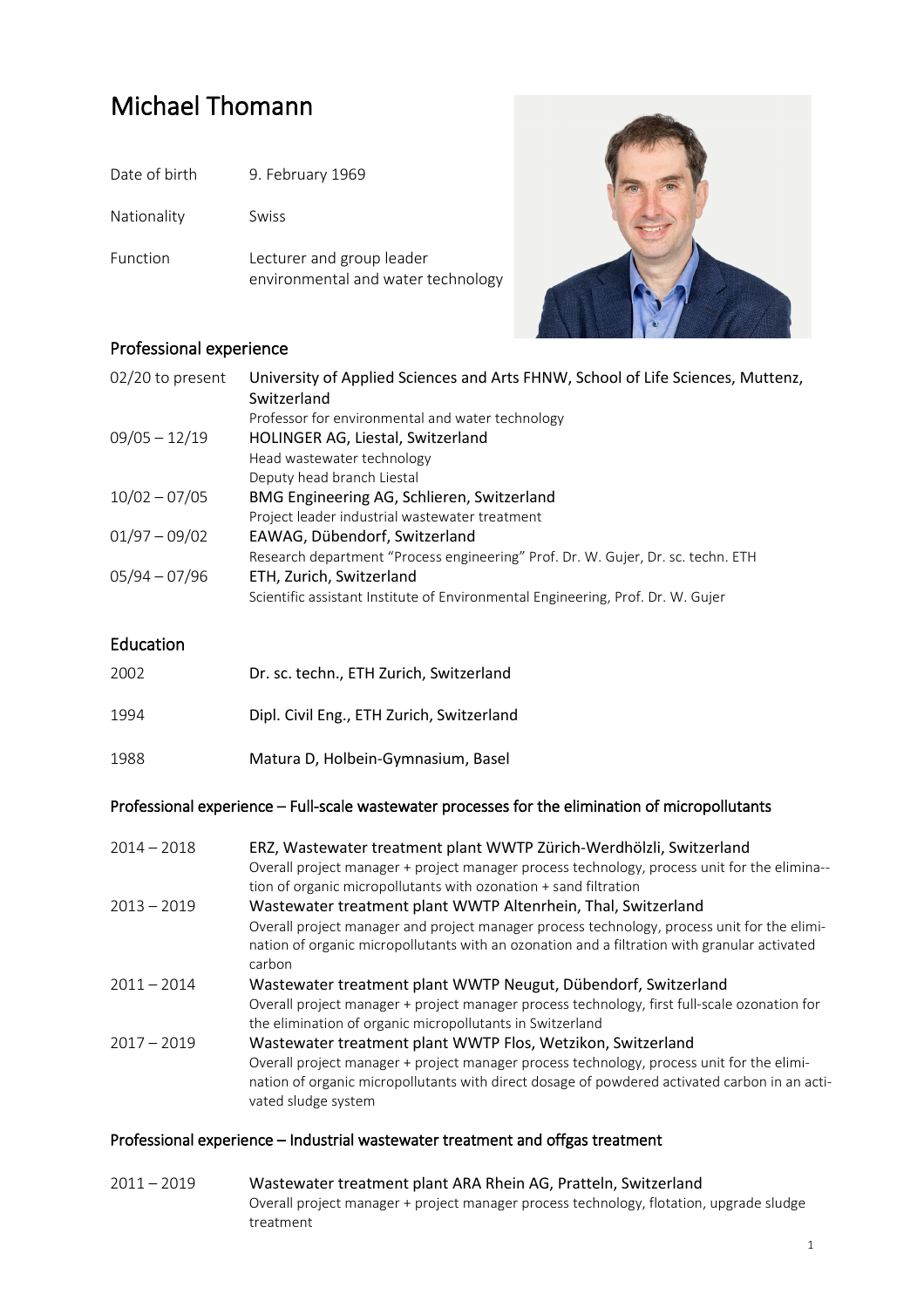| $2017 - 2019$ | DSM Nutritional Products, Sisseln, Switzerland                                                                                                                                             |
|---------------|--------------------------------------------------------------------------------------------------------------------------------------------------------------------------------------------|
|               | Project manager, feasibility study aerobic und anaerobic industrial upgrade of the waste-<br>water treatment plant and offgas treatment, pilot plant study of a high-rate nitrification in |
|               | a moving bed reactor                                                                                                                                                                       |
| $2017 - 2019$ | Roche Diagnostic International, Rotkreuz, Switzerland                                                                                                                                      |
|               | Project manager, feasibility study ozonation and filtration with granular activated carbon                                                                                                 |
|               | pharmaceutical wastewater, mass-flow model for effluent concentration prediction,                                                                                                          |
|               | lab tests for ozonation, fenton's reagent and activated carbon adsorption                                                                                                                  |
| $2005 - 2012$ | Wastewater treatment plant WWTP Hesperingen, Luxembourg                                                                                                                                    |
|               | Project manager process technology, nitrifying+denitrifying moving bed reactor, anaerobic<br>mesophilic sludge treatment, offgas treatment                                                 |
|               |                                                                                                                                                                                            |

## Professional experience – R&D-pilot projects for the elimination of micropollutants in WWTP

| $2016 - 2019$ | Wastewater treatment plant WWTP Altenrhein, Thal, Switzerland - Pilotplant                 |
|---------------|--------------------------------------------------------------------------------------------|
|               | Project manager, semi-industrial pilot plant ozonation and filtration with granular activa |
|               | ted carbon, R&D-collaboration of HOLINGER with EAWAG (ecotoxicology) und FHNW              |
|               | (EU-project nextGen)                                                                       |
| $2014 - 2016$ | Wastewater treatment plant WWTP Neugut, Dübendorf - Pilotplant                             |
|               | Project manager, semi-industrial pilot plant ozonation and filtration with granular activa |
|               | ted carbon and biological moving bed reactor, project "RETREAT", R&D-collaboration of      |
|               | HOLINGER with EAWAG and WWTP Neugut                                                        |
| $2012 - 2015$ | Wastewater treatment plant WWTP Flos, Wetzikon - Pilotplant                                |
|               | Project manager, full-scale pilot plant for powder activated carbon dosage into an activa  |
|               | ted sludge system, project "PAK im Belebtschlammsystem" funded by FOEN (Federal            |
|               | office for the environment) R&D-collaboration of HOLINGER with HSR (Hochschule             |
|               | Rapperswil)                                                                                |
| $2013 - 2015$ | Wastewater treatment plant WWTP Ergolz 1, Sissach - Pilotplant                             |
|               | Project manager, realisation of a full-scale pilot plant for dosage of powdered activated  |
|               | carbon in an existing sand filtration, project "Aktifilt", R&D collaboration of HOLINGER   |
|               | with AIB (Amt für industrielle Betriebe), FHNW and EAWAG                                   |
| $2008 - 2010$ | Wastewater treatment plant WWTP Vidy, Lausanne - Pilotplant                                |
|               | Project manager, realisation of three full-scale pilot plants - biological treatment with  |
|               | moving bed reactor, ozonation and ultrafiltration with powdered activated carbon ad-       |
|               | sorption, project "Micropoll" funded by FOEN (Federal office for the environment), R&D     |
|               | collaboration of HOLINGER with STEP de Vidy, EPFL, EAWAG and Triform                       |
| $2008 - 2009$ | Enhanced hospital wastewater treatment, Kantonsspital Baden - Pilotplant                   |
|               | Project manager, semi-industrial pilot plant, membrane bioreactor (MBR) for the en-        |
|               | hanced treatment of hospital wastewater, EU-Project "Pills", R&D collaboration of HOLIN    |
|               | with EAWAG and Kantonsspital Baden                                                         |

#### Professional experience – expert studies

| 2020 | Technical guideline (VSA, Glattbrugg) - Analytikdaten in ARA                               |
|------|--------------------------------------------------------------------------------------------|
|      | Project manager, expert study, guideline for data quality control and uncertainty analysis |
|      | for wastewater treatment plant data                                                        |
| 2018 | FOEN (Federal office for the environment), Bern                                            |
|      | Project manager, expert study, development of a new infrastructure cost model for the      |
|      | realization of the elimination of micropollutants in Swiss wastewater treatment plants     |
| 2015 | Technical guideline (VSA, Glattbrugg) - Empfehlung Dimensionierungswassermeng              |
|      | und Redundanzen von Stufen zur Elimination von Mikroverunreinigungen                       |
|      | Project manager, expert study, Design guideline for upgrade of wastewater treatment        |
|      | plants with organic micropollutant elimination processes                                   |
| 2012 | FOEN (Federal office for the environment), Bern                                            |
|      | Expert, review of the project report DIMES (Diffuse emissions of micropolluntants from     |
|      | settlements                                                                                |